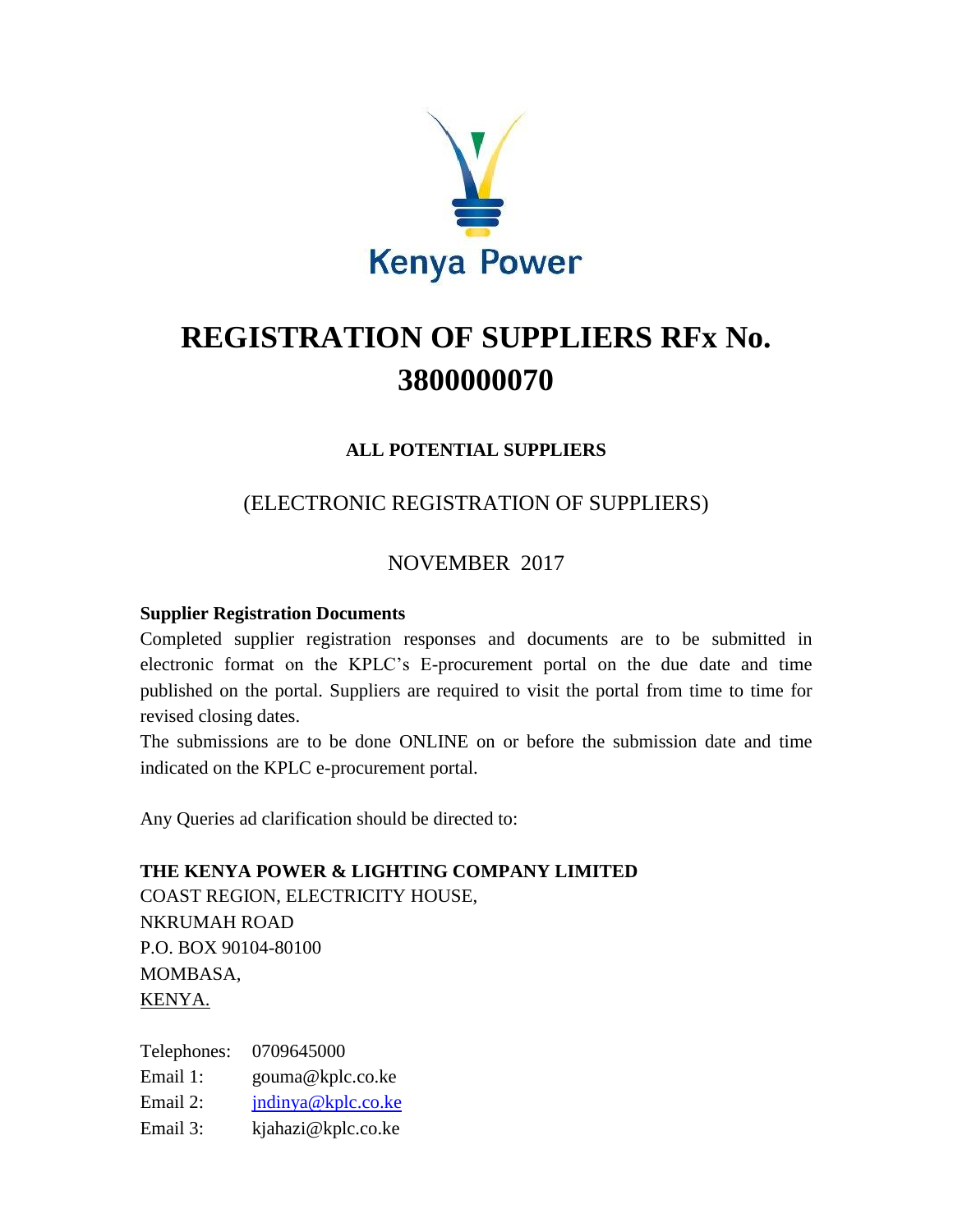#### **A. INTRODUCTION**

Dear Prospective Supplier ,

#### *1. Description of The Kenya Power & Lighting Company Limited and our Core Business*

- 1.1 The Kenya Power & Lighting Company Limited (KPLC) is a limited liability company registered under the Companies Act, Chapter 486 of the Laws of Kenya. It was incorporated in 1922 as the East African Power & Lighting Company Limited. KPLC was listed on the Nairobi Stock Exchange (NSE) in 1954. The Company changed to its present name in 1983.
- 1.2 Our shareholders include the Government of Kenya (GoK) institutional and individual persons. KPLC is a public company with GoK holding the majority block of shares. We are subject to the State Corporations Act, Chapter 442 of the laws of Kenya and the laws governing procurement by public bodies, mainly the Public Procurement and Asset Disposal Act, 2015 and the various regulations made there-under.
- 1.3 **Our Vision is "To provide world class power that delights our customers"**
- 1.4 **Our Mission is "Powering People for Better Lives."**
- 1.5 Our Core Business is bulk purchase of electrical energy; transmit; distribute; supply electrical energy and related customer services throughout Kenya.
- 1.6 Our Core Values were developed to support the Company's Mission. These Values are Customer First, One Team, Passion, Integrity and Excellence.
- *2. Organizational and Business Structure*
- 2.1 KPLC is structured into 13 Divisions, 1 Institute and 10 Main Regions. Our headquarters is referred to as Central Office located at Stima Plaza, Kolobot Road, Parklands, Nairobi. Amongst the 13 Divisions is the Corporate Affairs and Company Secretary headed by the General Manager Corporate Affairs & Company Secretary. Under her are several departments, including the Legal Services Department.
- 2.2 KPLC's operations are geographically split in ten (10) regions. **Nairobi South** and **Nairobi West** Region with their main office in Electricity House, Harambee Avenue Nairobi Central Business District; **Nairobi North** Region with its main office in Stima Sacco Plaza *(a few meters from KPLC Hq)*, Mushembi Road, Parklands, Nairobi; **Central Rift** Region with the main office in Electricity House, Moi South Road, Nakuru; **Coast Region** with the main office in Electricity House, Nkrumah Road, Mombasa Central Business District and **Mount Kenya** Region with the main office in Stima House Nyeri. **Western**  Region with its main office in Electricity House Kisumu, **South Nyanza** Region has its main office in Kisii, **North Rift** Region has its main office at KVDA Plaza Eldoret while **North Eastern** Region has its main office in Thika.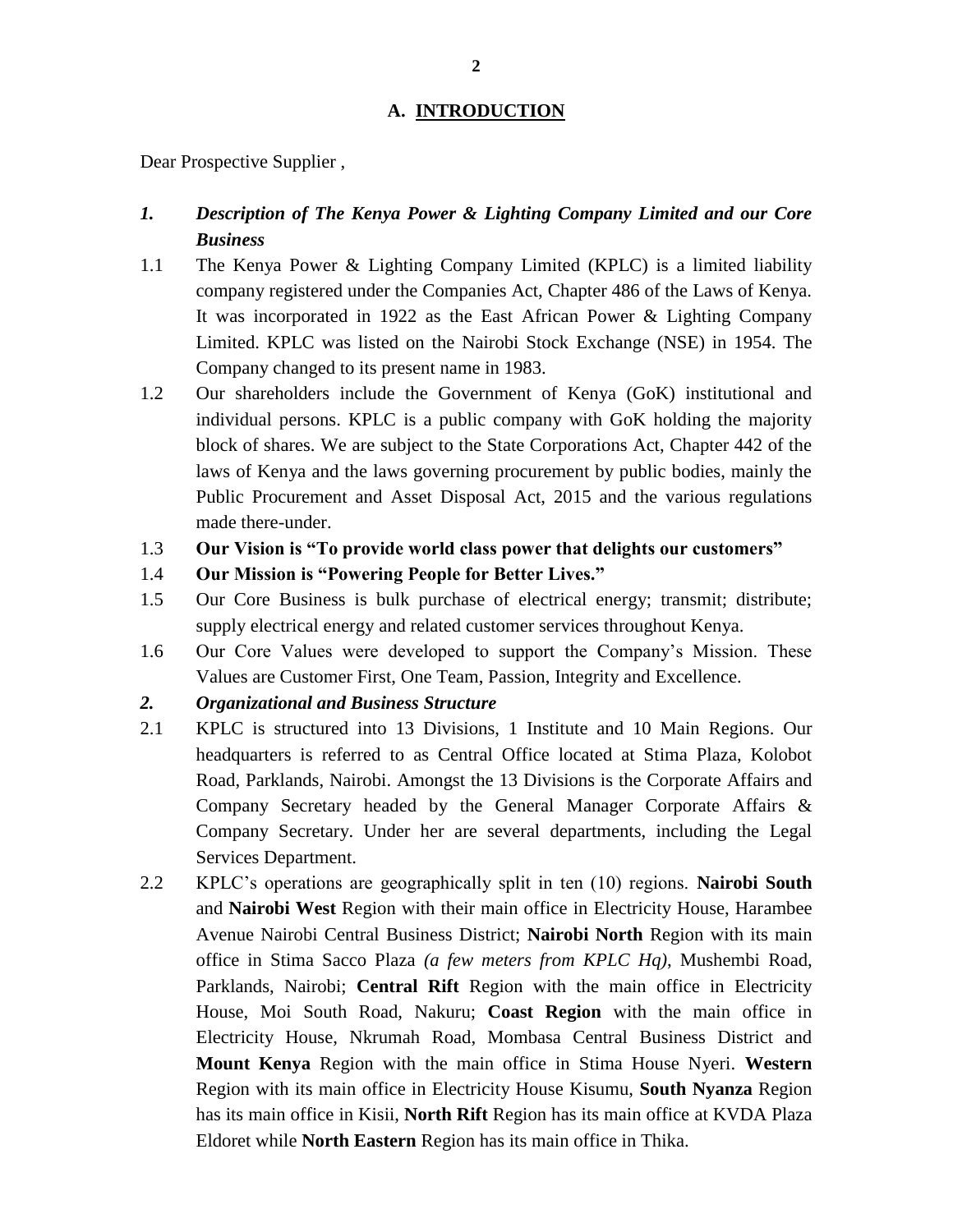- 2.3 To attain higher penetration and decentralization within the devolved governance system, KPLC has about 47 Branches throughout the 10 Regions
- 2.4 The branches are headed by County Business Managers. They are responsible for and are the link persons for all affairs of the Company within their respective spheres of operation.

which transvers all the 47 counties of the Republic.

- 2.5 As part of our growth and transformation strategy, from 2009 the Company has been engaged in the process of rebranding in a programme dubbed "Project Mwangaza". One result of this has been the change of our logo to one depicted as a bulb with the words "Kenya Power" at the bottom.
- 2.6 However, the name of the Company remains the same i.e. The Kenya Power & Lighting Company Limited (abbreviated as KPLC).

#### *3. Nature and Scope of Registration*

- **"Registration of suppliers"** means the process of identifying and obtaining a list of prospective providers of a specified category of goods, works or services by a procuring entity for a specified period of time but not exceeding more than two years, and maintaining them for the purpose of inviting them on rotational basis for subsequent tendering proceedings such as request for quotations or restricted tendering, that may arise during the period of listing;
- **DISCLAIMER:** In no event is the registration a confirmation of guarantee of award of contract, order or tender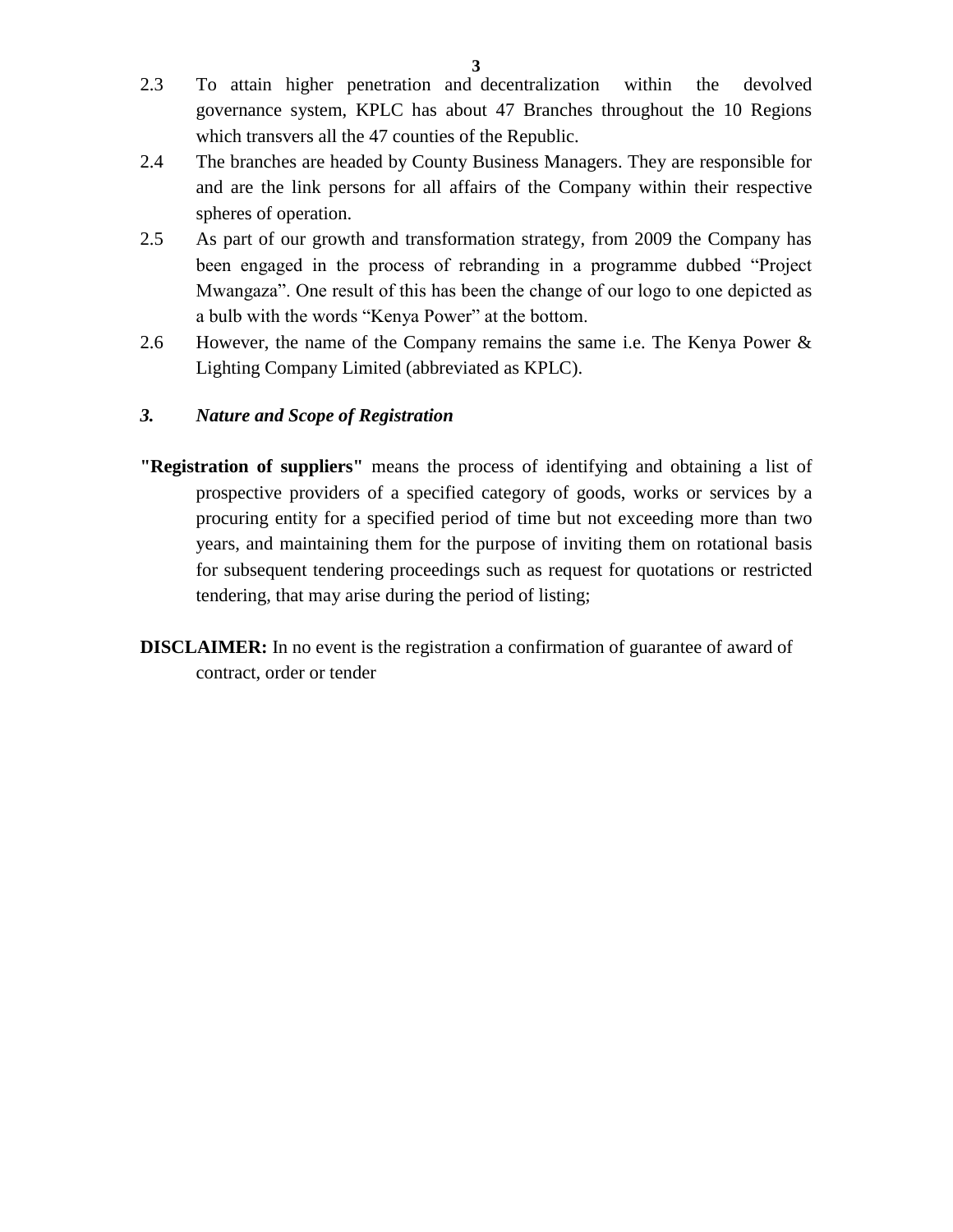# **No. Item Tick Where Applicable**  1. Company Profile 2. Registration Certificate with the national treasury or the respective County treasury within which they operate 3. Company or Firm's Registration Certificate 4. Photocopy of the Kenya National Identity Card or Valid Kenyan Passport of all Directors of the company or partners in the firm or enterprise. 5. PIN Certificate 6. Valid Tax Compliance Certificate 7. Certificate of Confirmation of Directors and Shareholding (C.R. 12) or equivalent (for foreign tenderers) 8. Names with full contact as well as physical addresses of previous customers of similar goods and reference letters from at least four (4) previous customers (The youth, persons with disabilities and women to provide the four referees from their manufacturer) 9. Audited Financial Statements. The audited financial statements required must be those that are reported within eighteen (18) calendar months of the date of the tender document. (For companies or firms that are registered or incorporated within the last one calendar year of the Date of the Tender Document, they should submit certified copies of bank statements covering a period of at least six months prior to the date of the tender document. The copies should be certified by the Bank issuing the statements. The certification should be original). 10.  $\lambda$  Any other document that may deem necessary for the registration

#### **SECTION I - SUBMISSION CHECKLIST and EVALUATION CRITERIA**

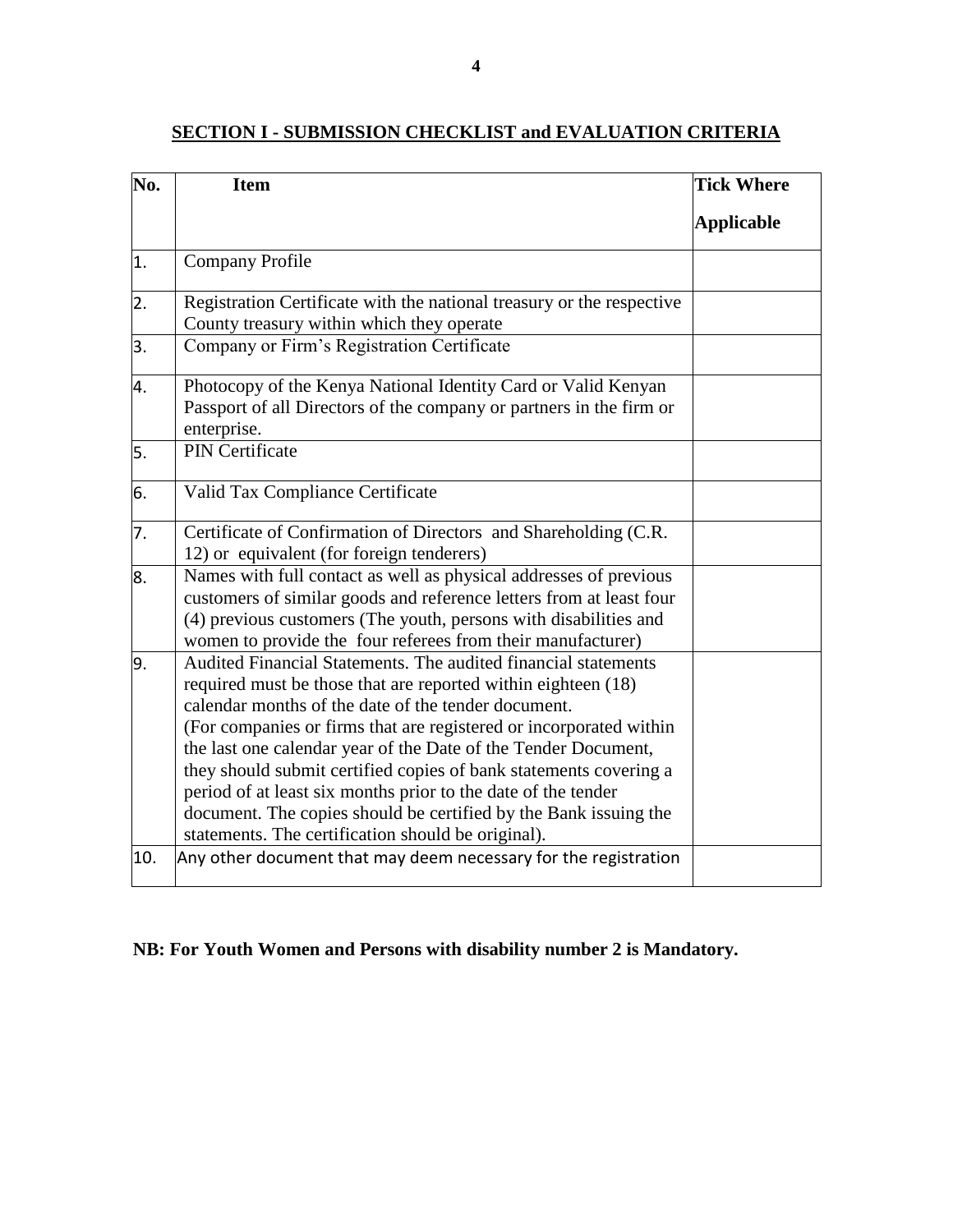## **SECTION II – REGISTRATION AREAS OF INTEREST (Tick as Appropriate)**

| I. GOODS                                                                                 | <b>AREA OF INTEREST</b><br>(TICK<br><b>APPROPRIATELY)</b> | <b>COUNTY OF</b><br><b>REGISTRATION/</b><br><b>INTEREST</b> |
|------------------------------------------------------------------------------------------|-----------------------------------------------------------|-------------------------------------------------------------|
| <b>CATEGORY 1: CABLES &amp; CABLE ACCESSORIES</b>                                        |                                                           |                                                             |
| 1.1 CABLES                                                                               |                                                           |                                                             |
| 1.2 ABC (Aerial Bundled Cables)                                                          |                                                           |                                                             |
| 1.3 CABLE LUGS (Connector Lugs)                                                          |                                                           |                                                             |
| <b>1.4 CABLE GLANDS</b>                                                                  |                                                           |                                                             |
| <b>1.5 CABLE ACCESSORIES</b>                                                             |                                                           |                                                             |
| <b>1.6 ABC ACCESSORIES</b>                                                               |                                                           |                                                             |
| 1.7 CABLE COVERS (Hatari Slabs)                                                          |                                                           |                                                             |
| <b>CATEGORY 2: CONDUCTORS &amp; CONDUCTOR</b><br><b>ACCESSORIES</b>                      |                                                           |                                                             |
| <b>2.1 CONDUCTORS</b>                                                                    |                                                           |                                                             |
| 2.2 CONDUCTOR ACCESSORIES (OVERHEAD LINE FITTINGS)                                       |                                                           |                                                             |
| 2.3 EARTH RODS & THEIR CONNECTORS                                                        |                                                           |                                                             |
| <b>CATEGORY 3: SWITCHGEAR &amp; CONTROLGEAR</b>                                          |                                                           |                                                             |
| 3.1 FUSE CUT-OUTS, FUSE HOLDER, FUSE MOUNTING                                            |                                                           |                                                             |
| 3.2 FUSES LINKS / FUSE ELEMENTS                                                          |                                                           |                                                             |
| 3.3 SURGE ARRESTORS (SURGE DIVERTORS)                                                    |                                                           |                                                             |
| <b>3.4 CIRCUIT BREAKERS &amp; ACCESSORIES</b>                                            |                                                           |                                                             |
| 3.4 AUTO RECOLSERS & AUTO LOAD TRANSFER SWITCH                                           |                                                           |                                                             |
| 3.5 RING MAIN UNITS (RMU)                                                                |                                                           |                                                             |
| 3.6 ISOLATORS, AIR BREAK SWITCHES, DISCONNECTORS                                         |                                                           |                                                             |
| <b>3.7 SERVICE TURRETS</b>                                                               |                                                           |                                                             |
| <b>CATEGORY 4: METERS &amp; METERING EQUIPMENT</b>                                       |                                                           |                                                             |
| 4.1 METERS (SINGLE PHASE, THREE PHASE)                                                   |                                                           |                                                             |
| 4.2 MCBs                                                                                 |                                                           |                                                             |
| <b>4.3 LOAD LIMITERS</b>                                                                 |                                                           |                                                             |
| <b>4.4 MAXIMUM DEMAND INDICATORS</b>                                                     |                                                           |                                                             |
| 4.5 METER BOARDS/BOXES/ENCLOSURES/CHAMBERS                                               |                                                           |                                                             |
| 4.6 METER WIRING MATERIALS (CABLES/METER TAILS,<br>COMMUNICATION, TRUNKING, ACCESSORIES) |                                                           |                                                             |
| <b>4.7 LV CURRENT TRANSFORMERS</b>                                                       |                                                           |                                                             |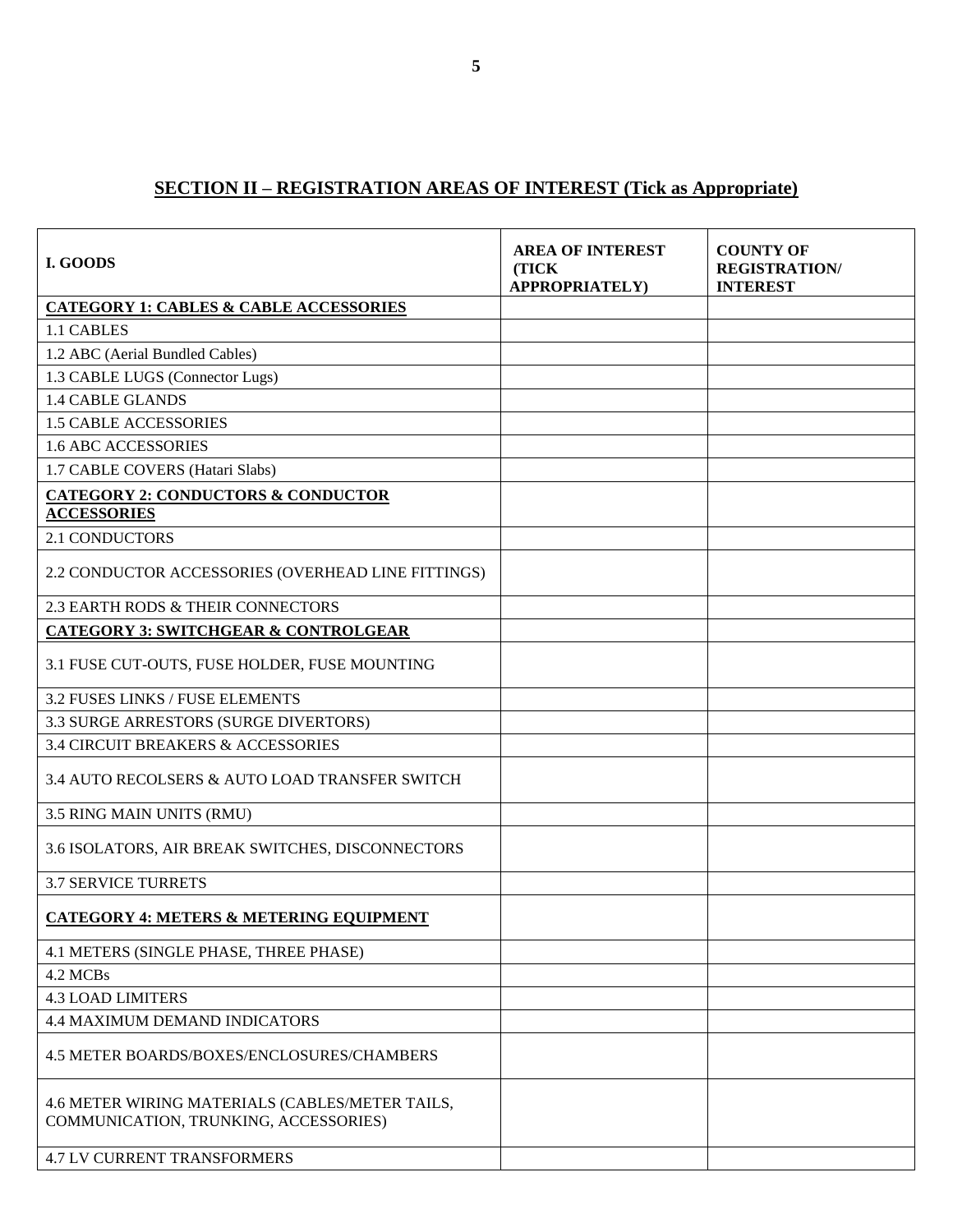| 6                                                                                          |  |
|--------------------------------------------------------------------------------------------|--|
| 4.8 POWER FACTOR EQUIPMENT& ACCESSORIES                                                    |  |
| <b>CATEGORY 5: INSULATORS</b>                                                              |  |
| 5.1 INSULATORS: Porcelain/Composite (shackle, post, pin, tension,<br>suspension, spindles) |  |
| 5.2 INSULATION TAPES                                                                       |  |
| 5.3 IMPREGNATED FABRIC TAPES (Densyl Tapes)                                                |  |
| <b>CATEGORY 6: STEEL STRUCTURES &amp; FASTENERS</b>                                        |  |
| 6.1 BOLTS & NUTS (Fasteners)                                                               |  |
| (Bolt & Nut complete with washers)                                                         |  |
| 6.2 STAYRODS, TURNBUCKLES & STAY BLOCKS                                                    |  |
| 6.3 STEEL STRUCTURES (for overhead lines)                                                  |  |
| <b>6.4 STAYWIRES</b>                                                                       |  |
| <b>6.5 POLE SIGNS &amp; ACCESSORIES</b>                                                    |  |
| <b>6.6 UNIVERSAL CLAMPS</b>                                                                |  |
| 6.7 STEEL STRUCTURES (for substations)                                                     |  |
| 6.8 STEEL STRUCTURES (transmission)                                                        |  |
| <b>CATEGORY 7: POLES</b>                                                                   |  |
| 7.1 WOODEN POLES AND PEGS                                                                  |  |
| <b>7.2 CONCRETE POLES</b>                                                                  |  |
| 7.3 STEEL POLES                                                                            |  |
| <b>CATEGORY 8: TRANSFORMERS</b>                                                            |  |
| <b>8.1 DISTRIBUTION TRANSFORMERS</b>                                                       |  |
| <b>8.2 POWER TRANSFORMERS</b>                                                              |  |
| <b>8.3 TRANSFORMER OIL</b>                                                                 |  |
| 8.4 CURRENT TRANSFOMERS (12kV, 36kV, 72kV, 145kV &<br>245kV CTS)                           |  |
| 8.5 VOLTAGE TRANSFORMERS(12kV, 36kV, 72kV, 145kV &<br>245kV VTS)                           |  |
| 8.6 AUTOMATIC VOLTAGE REGULATORS (AVRS)                                                    |  |
| 8.7 TRANSFORMER WORKSHOP MATERIALS                                                         |  |
| CATEGORY 9: OTHER SUBSTATION MATERIALS &<br><b>EQUIPMENT/ACCESSORIES</b>                   |  |
| 9.1 RELAYS                                                                                 |  |
| 9.2 CONTROL PANNELS & ACCESSORIES                                                          |  |
| 9.3 BATTERIES & BATTERY CHARGERS                                                           |  |
| 9.4 ELECTRICAL PLANT PROJECT MATERIALS                                                     |  |
| 9.5 CONSTRUCTION PROJECT MATERIALS                                                         |  |
| 9.6 SUBSTATION BUSBARS & BUS BAR CONNECTORS                                                |  |
| <b>CATEGORY 10: UNIFORMS &amp; PERSONAL PROTECTIVE</b><br><b>EQUIPMENT (SAFETY WEAR)</b>   |  |
| <b>10.1 MEASURED UNIFORMS</b>                                                              |  |
| 10.2 PROTECTIVE CLOTHING                                                                   |  |
| 10.3 SAFETY WEAR (PPEs)                                                                    |  |